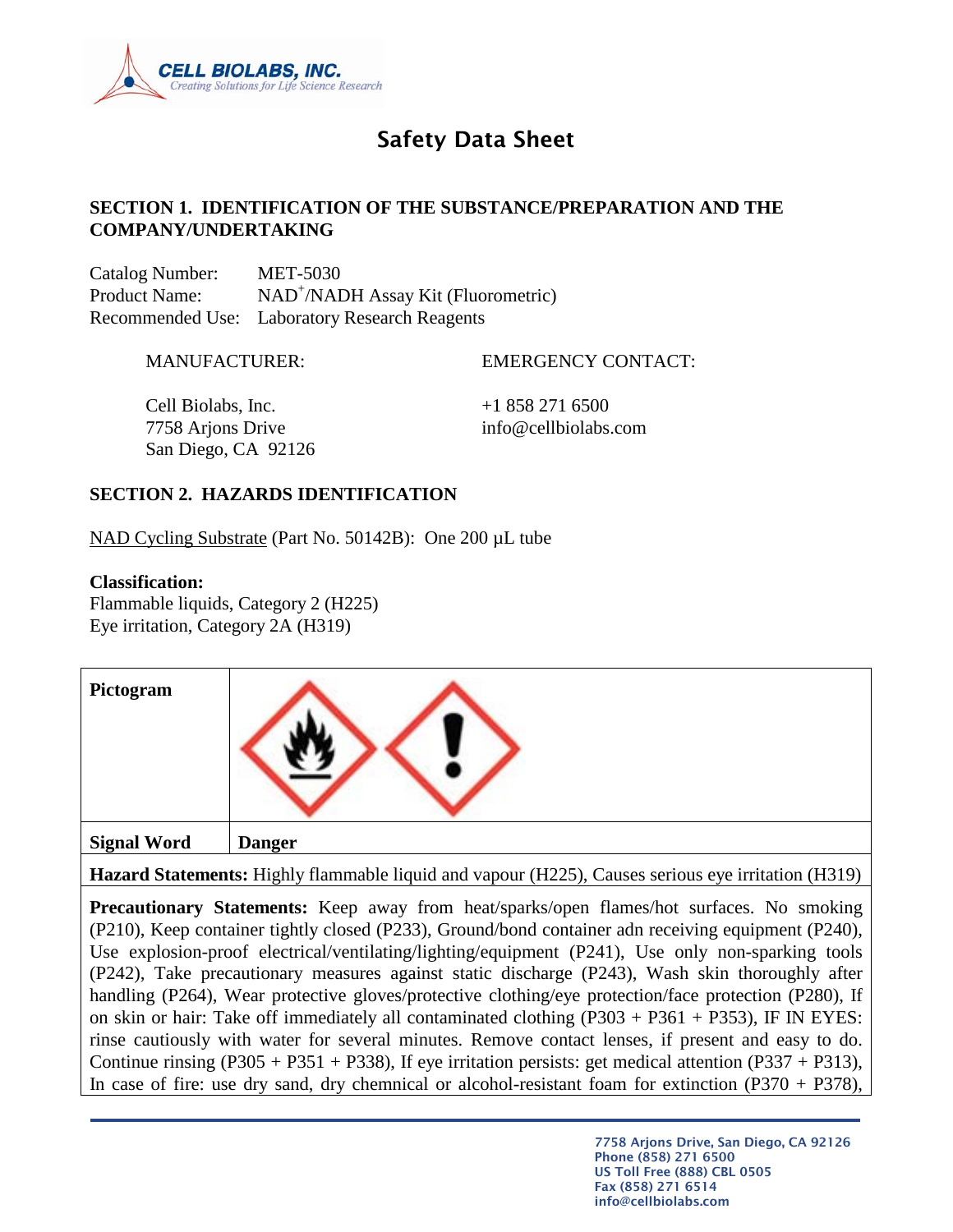

Store in a well-ventilated place and keep cool (P403 + P235), Dispose of contents/container to an approved waste disposal plant (P501).

Extraction Buffer (10X) (Part No. 50185B): One 10 mL bottle

#### **Classification:**

Acute toxicity, Oral, Category 4 (H302) Eye irritation, Category 2A (H319) Acute aquatic toxicity, Category 2 (H401) Chronic aquatic toxicity, Category 2 (H411)

| Pictogram                                                                                                                                        |                |  |  |  |
|--------------------------------------------------------------------------------------------------------------------------------------------------|----------------|--|--|--|
| <b>Signal Word</b>                                                                                                                               | <b>Warning</b> |  |  |  |
| Hazard Statements: Harmful if swallowed (H302), Causes serious eye irritation (H319), Toxic to<br>aquatic life with long lasting effects (H411). |                |  |  |  |
|                                                                                                                                                  |                |  |  |  |

**Precautionary Statements:** Wash skin thoroughly after handling (P264), Do not eat, drink, or smoke when using this product (P270), Avoid release to the environment (P273), Wear protective gloves/protective clothing/eye protection/face protection (P280), IF SWALLOWED: call a POISON CENTER if you feel unwell. Rinse mouth  $(P301 + P312 + P330)$ , IF IN EYES: rinse cautiously with water for several minutes. Remove contact lenses, if present and easy to do. Continue rinsing (P305 + P351 + P338), If eye irritation persists: get medical advice/attention (P337 + P313), Collect spillage (P391), Dispose of contents/container to an approved waste disposal plant (P501).

# **SECTION 3. COMPOSITION/INFORMATION ON INGREDIENTS**

NAD Cycling Substrate (Part No. 50142B): One 200 µL tube

| <b>CHEMICAL NAME</b>          | <b>CONCENTRATION</b> | CAS# |
|-------------------------------|----------------------|------|
| <b>Proprietary Compound A</b> | 14M                  |      |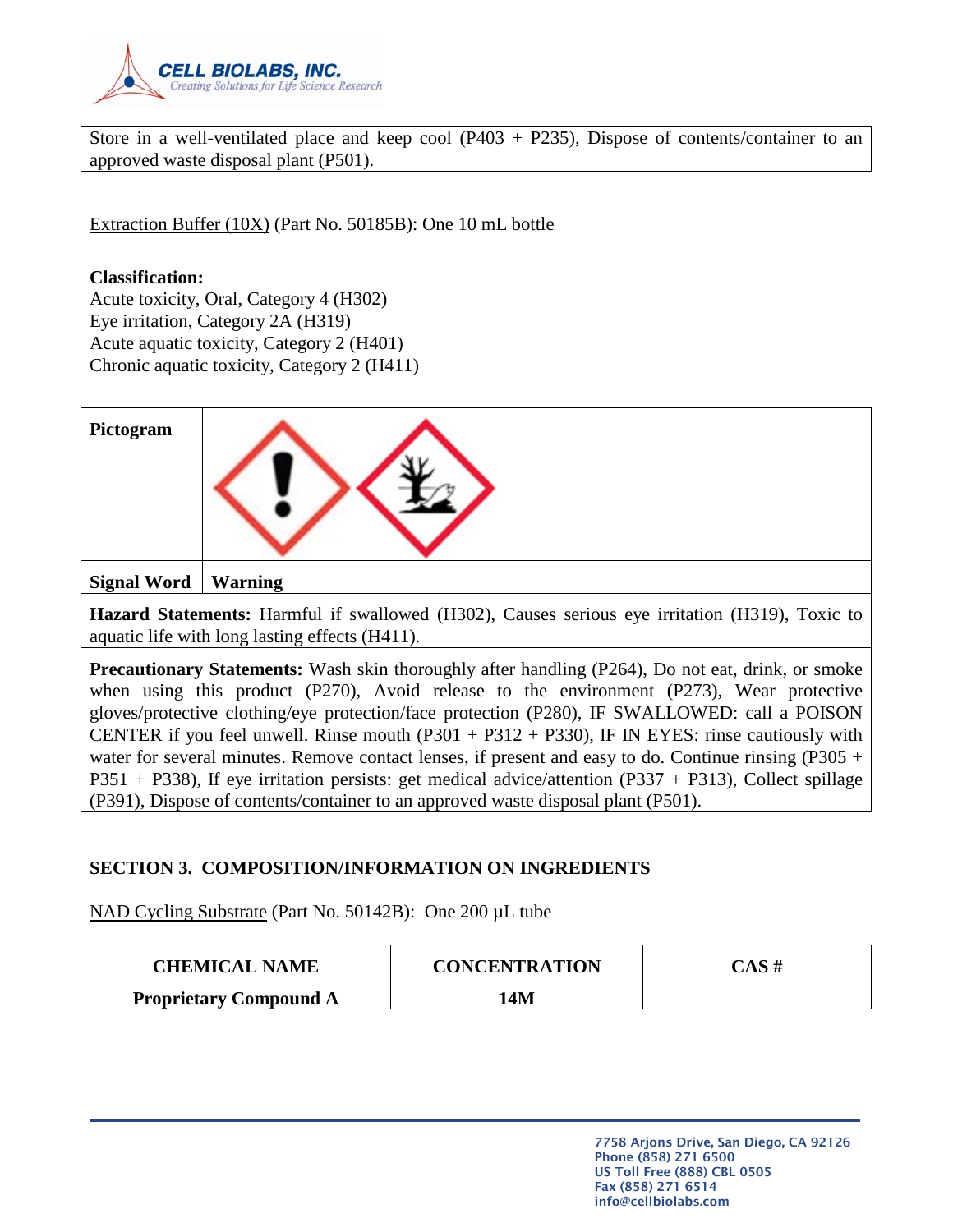

#### Extraction Buffer (10X) (Part No. 50185B): One 10 mL bottle

| <b>CHEMICAL NAME</b> | <b>CONCENTRATION</b> | CAS #     |
|----------------------|----------------------|-----------|
| <b>Triton X-100</b>  | $0.5\%$              | 9002-93-1 |

#### **SECTION 4. FIRST-AID MEASURES**

- IF SWALLOWED, WASH OUT MOUTH WITH WATER PROVIDED PERSON IS CONSCIOUS. CALL A PHYSICIAN IF INHALED, REMOVE TO FRESH AIR. IF NOT BREATHING GIVE ARTIFICIAL RESPIRATION. IF BREATHING IS DIFFICULT, GIVE OXYGEN.
- IN CASE OF SKIN CONTACT, FLUSH WITH COPIOUS AMOUNTS OF WATER FOR AT LEAST 15 MINUTES. REMOVE CONTAMINATED CLOTHING AND SHOES. CALL A PHYSICIAN.
- IN CASE OF CONTACT WITH EYES, FLUSH WITH COPIOUS AMOUNTS OF WATER FOR AT LEAST 15 MINUTES. ASSURE ADEQUATE FLUSHING BY SEPARATING THE EYELIDS WITH FINGERS. CALL A PHYSICIAN.

#### **SECTION 5. FIRE-FIGHTING MEASURES**

- Suitable extinguishing media: Water spray, alcohol-resistant foam, dry chemical or CO2
- Special protective equipment: Self-contained breathing apparatus

#### **SECTION 6. ACCIDENTAL RELEASE MEASURES**

- Evacuate area
- Wear self-contained breathing apparatus, rubber boots and heavy rubber gloves.
- Absorb with sand or vermiculite, sweep up, place in a bag and hold for waste disposal.
- Avoid raising dust.
- Ventilate area and wash spill site after material pickup is complete.

# **SECTION 7. SAFETY HANDLING AND STORAGE**

- Should be handled by trained personnel observing good laboratory practices.
- Avoid breathing vapor.
- Avoid skin contact or swallowing.
- May cause allergic reaction in sensitized individuals.
- Store in properly labeled containers at temperature on label

# **SECTION 8. EXPOSURE CONTROLS / PERSONAL PROTECTION**

- Engineering measures: Handle in accordance with good industrial hygiene and safety practices. Wash hands immediately after handling the product.
- Personal protective equipment: Face shield or safety glasses, gloves, protective clothing, suitable respiratory equipment in cases of inadequate ventilation.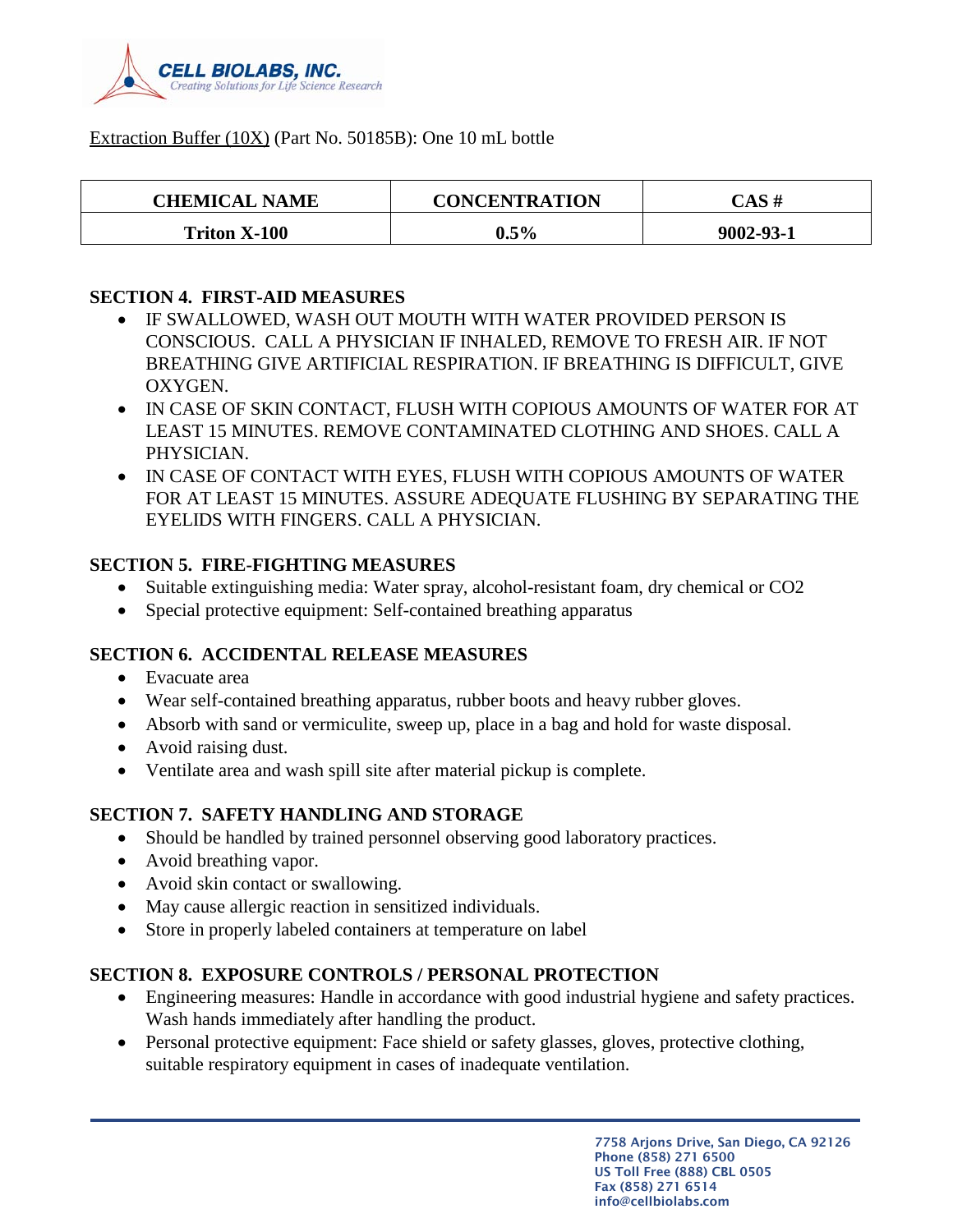

#### **SECTION 9. PHYSICAL AND CHEMICAL PROPERTIES**

- Form: liquid
- Odor: no data available
- pH: no data available
- Boiling point / range: no data available
- Melting point / range: no data available
- Flash point: no data available
- Evaporation rate: no data available
- Vapor pressure: no data available
- Vapor density: no data available
- Relative density: no data available
- Water solubility: no data available
- Autoignition temperature: no data available
- Decomposition temperature: no data available
- Viscosity: no data available
- Explosive properties: no data available
- Oxidizing properties: no data available

# **SECTION 10. STABILITY AND REACTIVITY**

- Stability: no data available
- Reactivity: no data available
- Conditions to avoid: no data available
- Incompatible materials: no data available
- Decomposition products: no data available

# **SECTION 11. TOXICOLOGICAL INFORMATION**

- Acute toxicity
	- o Proprietary Compound A: LD50 Oral 7.060 mg/kg (rat), LC50 Inhalation 20000 ppm 10h (rat)
	- o Triton X-100: LD50 oral 1.800 mg/kg (rat), LD50 dermal 8.000 mg/kg (rabbit)
- Skin corrosion/irritation
	- o Proprietary Compound A: Irritating to skin 24h (rabbit)
	- o Triton X-100: no data available
- Serious eye damage/irritation
	- o Proprietary Compound A: Mild eye irritation 24h Draize test (rabbit)
	- o Triton X-100: Moderate eye irritation-24 h (rabbit)
- Respiratory or skin sensitization
	- o Proprietary Compound A: no data available
	- o Triton X-100: no data available
- Germ cell mutagenicity: no data available
- Carcinogenicity: no data available
- Reproductive toxicity: no data available